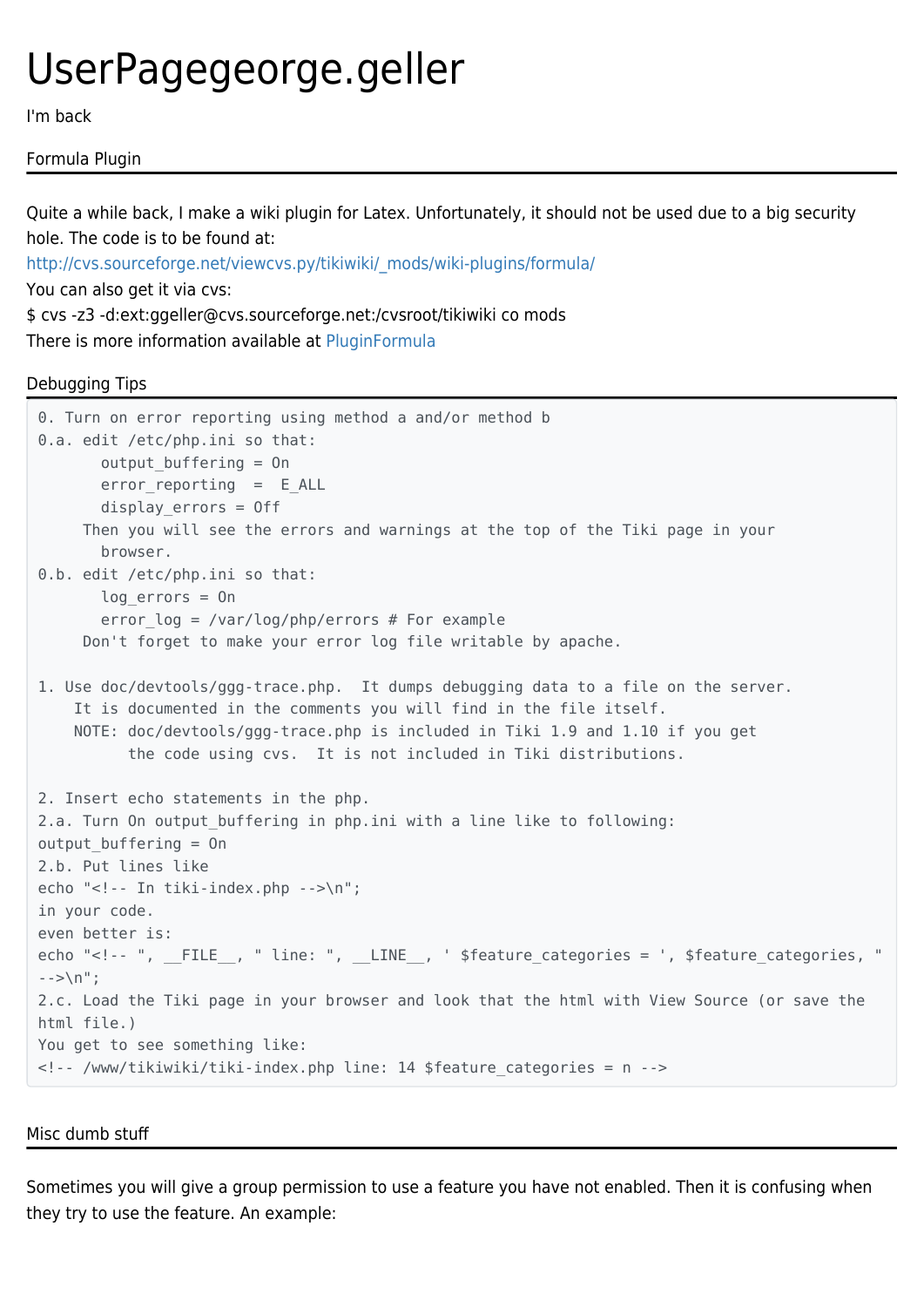if you give a group tiki\_p\_upload\_picture (permission to upload a picture to a wiki page), then you need to make sure pictures are enabled in tiki-admin.php?page=wiki.

## Notes on CVS

To get the source for the head branch: export CVS\_RSH=ssh cvs -z3 -d:ext:ggeller@cvs.sourceforge.net:/cvsroot/tikiwiki co tikiwiki

If you are not ggeller, you will have to use your own sourceforge login, or use anonymous: cvs -d:pserver:anonymous@cvs.sourceforge.net:/cvsroot/tikiwiki login cvs -d:pserver:anonymous@cvs.sourceforge.net:/cvsroot/tikiwiki co tikiwiki

To get the souce for another branch (for example):

cvs up -dP -r BRANCH-1-9 tiki\_1.8to1.9.sql Edit it, then commit the changes: cvs commit -m "Add feature\_homework item to tiki\_prefenences table." tiki\_1.8to1.9.sql Then take your cvs sandbox back to the HEAD version: cvs up -dPA

You might want to get the source for mods. From your root Tiki directory:

cvs co mods

A bunch of files will be added in the doc directory.

Point your browser to <http://cvs.sourceforge.net/viewcvs.py/tikiwiki/>for a list of all the modules in the cvs server.

You can also check out an entire revision in a sandbox:

cvs -z3 -d:ext:ggeller@cvs.sourceforge.net:/cvsroot/tikiwiki co -r BRANCH-1-9 tikiwiki

More information on cvs is available from: [cvshome.org](https://tiki.org/cvshome.org) **[CvsForDevelopers](https://tiki.org/CvsForDevelopers) [CvsQuickRef](https://tiki.org/CvsQuickRef)** [TikiCommandLineCVS](https://tiki.org/TikiCommandLineCVS) **[TikiCVSHowTo](https://tiki.org/TikiCVSHowTo)** 

## More secure quizzes with a custom client

I've been looking into the problem of preventing emailing and similar mischief during quiz sessions. I can make a custom CD that will boot a x86 computer to Linux and administer a test in a kiosk-like environment.

The operating system on the boot CD would be a customized version of busybox, or possibly Knoppix. The client application that would administer the test would be a customized version of the Mozilla browser. The questions and answers would be in moodle on a web sever as they are at present.

The system could optionally email a text representation of the student's test to both the teacher and the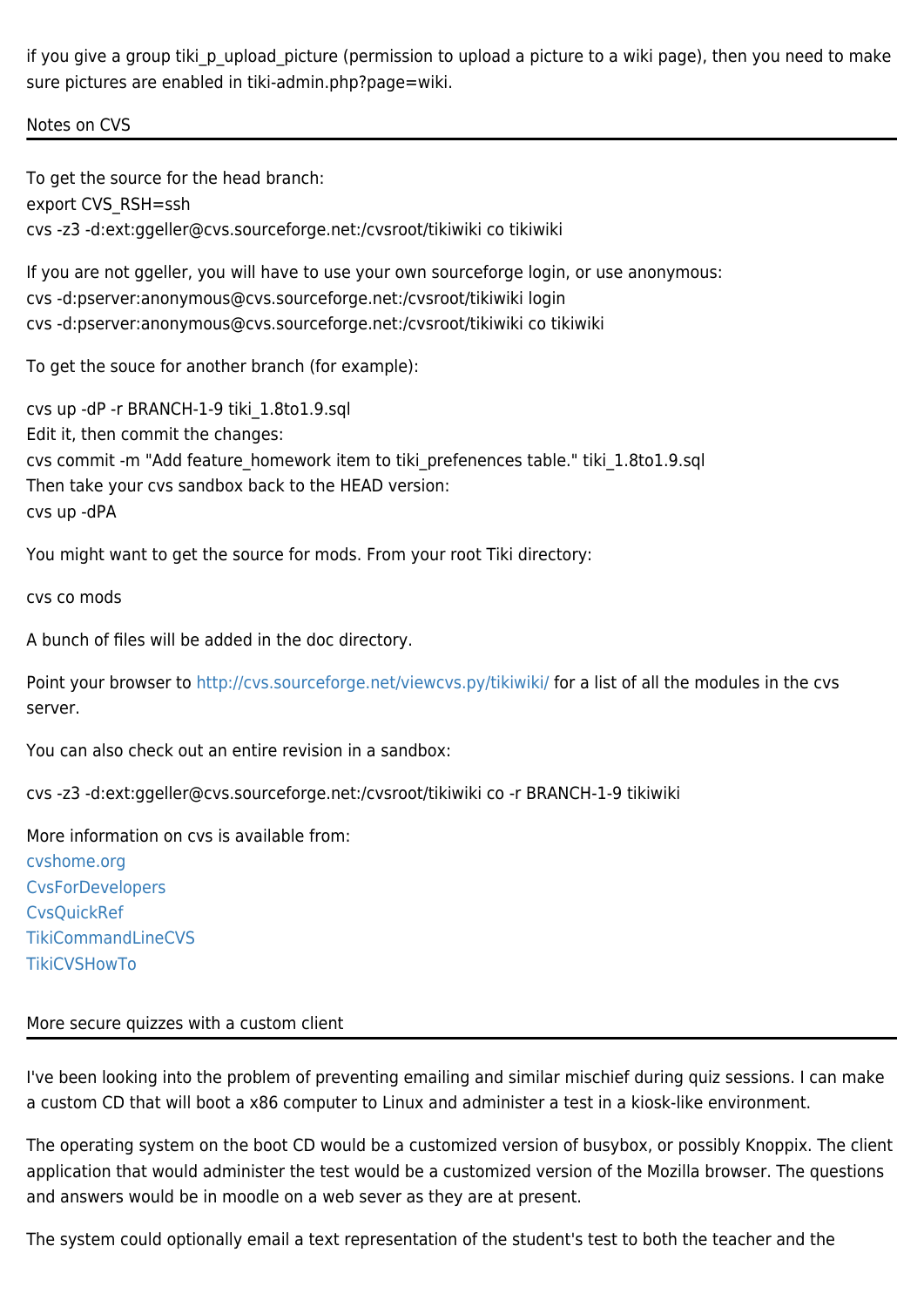student.

I need to know if there is sufficient interest in this project for me to continue working on it.

Thanks, George

Wikis in the news

[http://www.businessweek.com/magazine/content/04\\_23/b3886141.htm](http://www.businessweek.com/magazine/content/04_23/b3886141.htm)

Tiki and Math Expressions

I got Math expressions mostly woring on teach.wikiplanet.com using Tex with some files form mods.tiki.org.

There may be easier or better ways to do the same thing. One possibility is [http://www.eder.us/projects/simple\\_equation/](http://www.eder.us/projects/simple_equation/)

Better to not use Tiki Math expressions (based on Tex) in your public Tiki. It has a big security hole.

Recipe for Modifing Tiki's Database Structure

When you have changed tiki's database structure as in implementing a feature like Homework, you need to update the sql file in CVS. This is only done for the CVS version of Tiki, currently 1.9. The databases for the earlier releases are frozen.

How to update the sql files for CVS: edit db/tiki.sql so it matches your new database structure.

```
cd db/convertscripts
./convertsqls.sh <your-site-name>
cd ..
```
Then test the generated sql by installing a tiki from scratch. Then commit tiki.sql and the output from convertsqls.sh to cvs.

This may be documented elsewhere; I haven't found the documentation, though. I suspect that the developers who have been modifiy the database structure have been passing this information around among themselves.

You also have to revise tiki 1.8to1.9.sql.

Recipe for Finding Out When The Last Login to a Tiki Occurred

If you have a tiki on a server and you are not the tiki admin, but you do have root privilages in mysql, you can use this technique:

\$ mysql -uroot -p mysql> use tiki SELECT `login`, FROM\_UNIXTIME(`lastLogin`) FROM users\_users ORDER BY `lastLogin` \G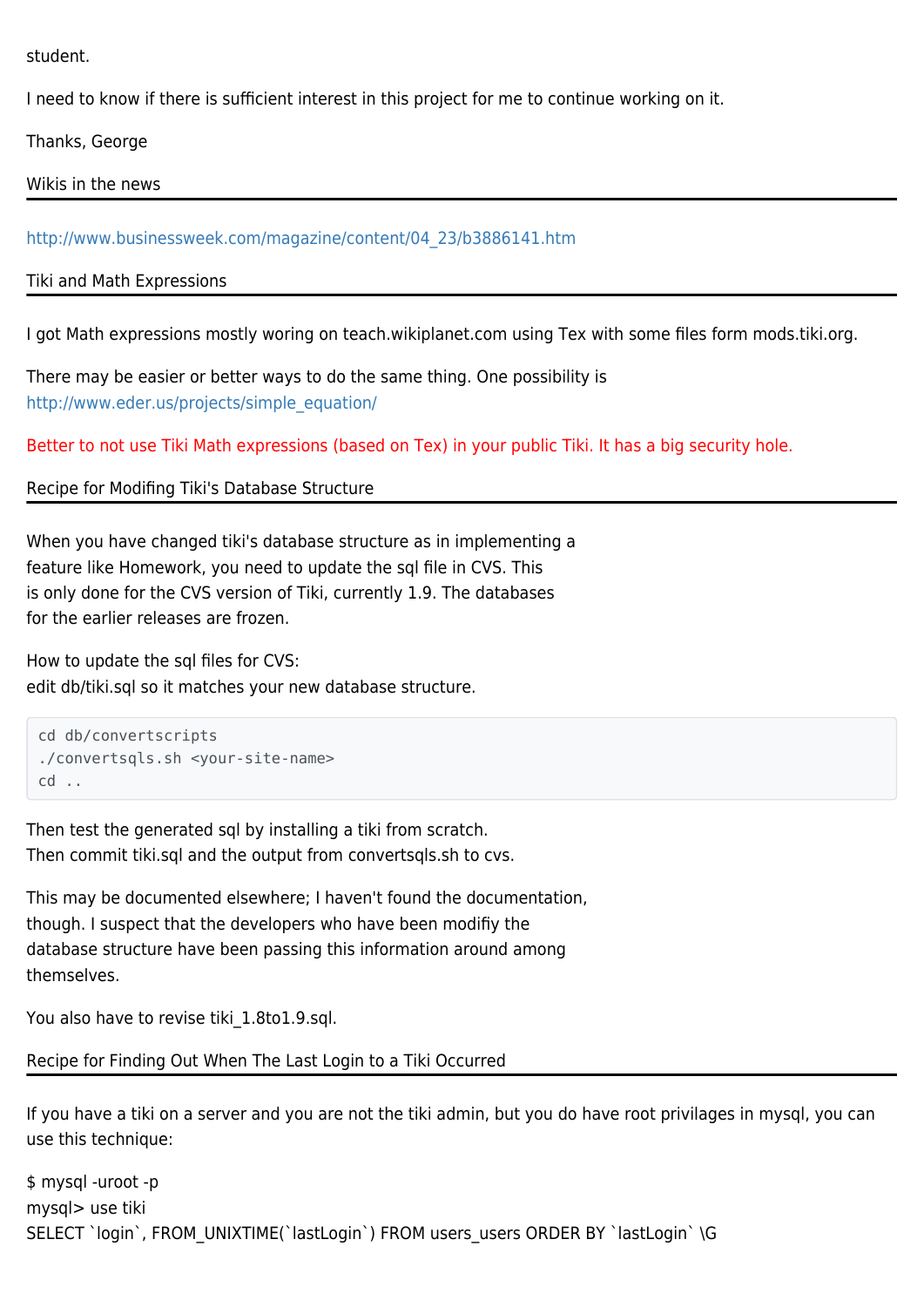You need make several changes to add a top banner to your tiki site.

Start by copying the moreneat style sheet:

cd styles cp moreneat.css dslwiki.css

Edit your new css and comment out the part specifying height of 12px for the top part. This is on line 69 in my file.

Make a new directory:

mkdir dslwiki chmod 777 dslwiki chown apache:apache dslwiki

Put the gif for your banner in the newly created directory (my gif happens to be named DSLlogo.gif):

```
cp DSLlogo.gif dslwiki
chmod 666 dslwiki/DSLlogo.gif
chown apache:apache dslwiki/DSLlogo.gif
```
Most themes also have associated templates stored in templates/styles

```
cd ../templates/styles
cp --preserve -R moreneat dslwiki
```
Now make a file call tiki-top\_bar.tpl containing:

```
{* $Header:$ *}
{* templates/styles/dslwiki/tiki-top_bar.tpl start *}
{* by George Geller *}
{* 20040219 February 19, 2004 *}
<!-- templates/styles/dslwiki/tiki-top_bar.tpl start -->
<div> <table width="100%" bgcolor="#000000">
     <tbody>
       <tr>
        <td>
          <left> <img src="styles/dslwiki/DSLlogo.gif" alt="Deep Space Banner">
           </left>
        \lt/td>
      \langletr>
     </tbody>
   </table>
```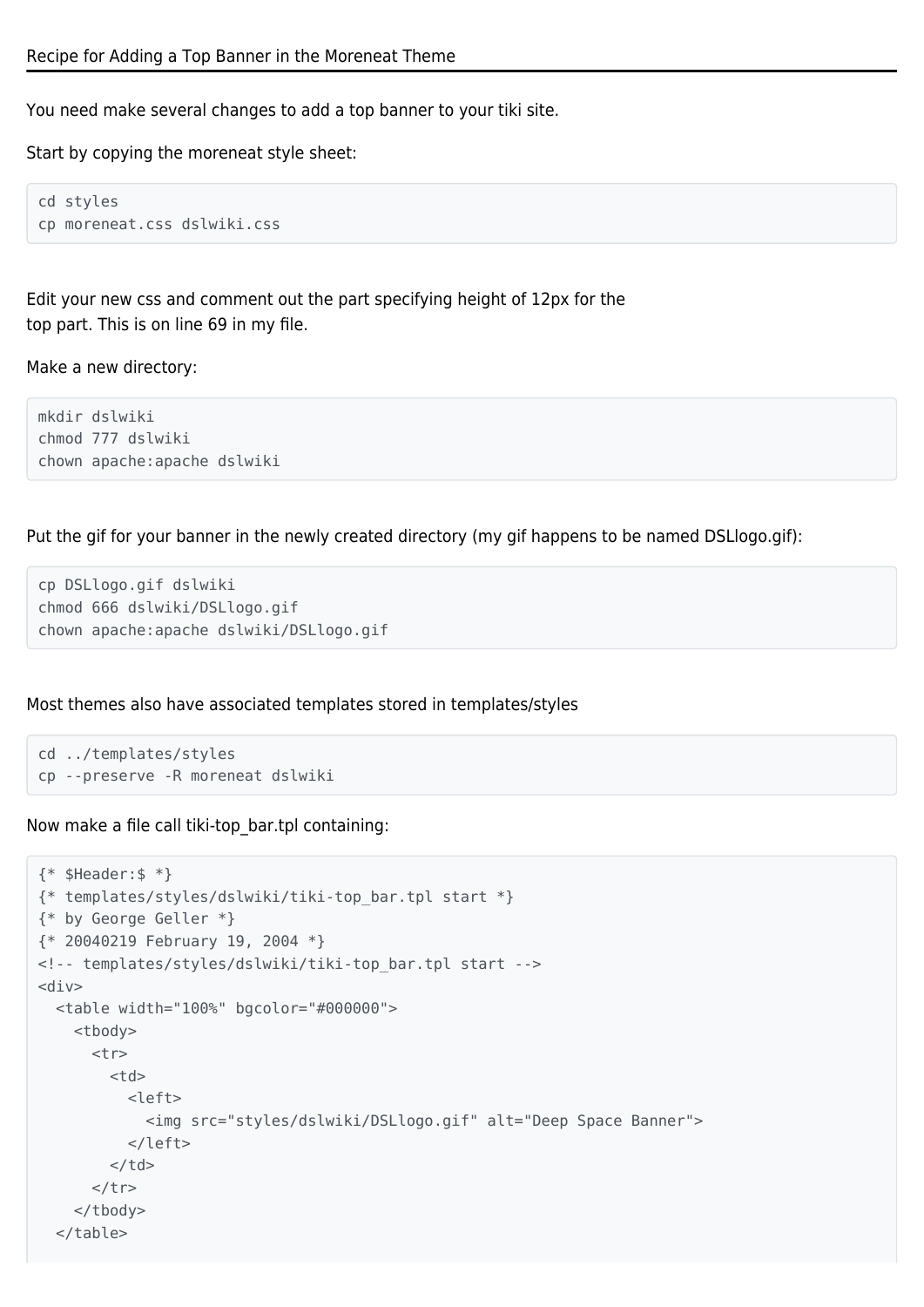The first line is useful should you ever check the file into cvs. The start and end lines are useful if you want to look at the resulting html and figure out what came from which tpl file.

Recipe for rescuing a tiki when you have lost the admin password

Edit tiki-setup\_base.php. At about line 96 add a line \$user="admin". Run tikiwiki and change the admin password. When you are finished, change tiki-setup\_base.php back.

Daniel Carr correctly pointed out that your should look for code that says:  $suser = NULL$ ;

}

He said he found the code a line 216, but I don't know what version of tiki-setup base.php he was looking at.

mose has a better way using mysql:

INSERT INTO users users(email,login,password,hash) VALUES (",'admin','admin',md5('adminadmin'));

February 13, 2004

I think tiki 1.8 is not finding templates for themes that have -p in their name! Copy moreneat.css to eagleforumpublic.css and the template directory moreneat to eagleforum-public. It doesn't work. Copy the moreneat stuff to test.css. It works. Copy the moreneat stuff to test-test, it works. Copy the moreneat stuff to ef-p, it doesn't work. Copy the moreneat stuff to efp, it works.

This maybe due to some stupidity in tiki-modules.php.

February 7, 2004

The Wiki page history feature is messed up in CVS and in tw.o. It shows the current version and the next previous version as the same number. I used webmin, a totally independent means, to verify that those numbers are also in the database. The 1.8 release does not exibit this problem. Webmin shows that the versions are numbered correctly in the db for the 1.8 release.

# Recipe for setting up multiple tikis

[My recipe for setting up multiple tikis on a redhat Linux box where you have root privllages.](https://tiki.org/RecipeMultiTiki)

## Image Gallery Thumbnails Don't Work with if You Store Images in mysql

In 1.8 RC2, if I store the images in mysql (like I was for serey), thumbnails are not generated. If I store the image in the file system, the thumbnails work just fine.

## [sourceforge](https://sourceforge.net/tracker/index.php?func=detail&aid=857675&group_id=64258&atid=506846)

See bug 857675 in sourceforge.net/tracker. See ImageGalleryDev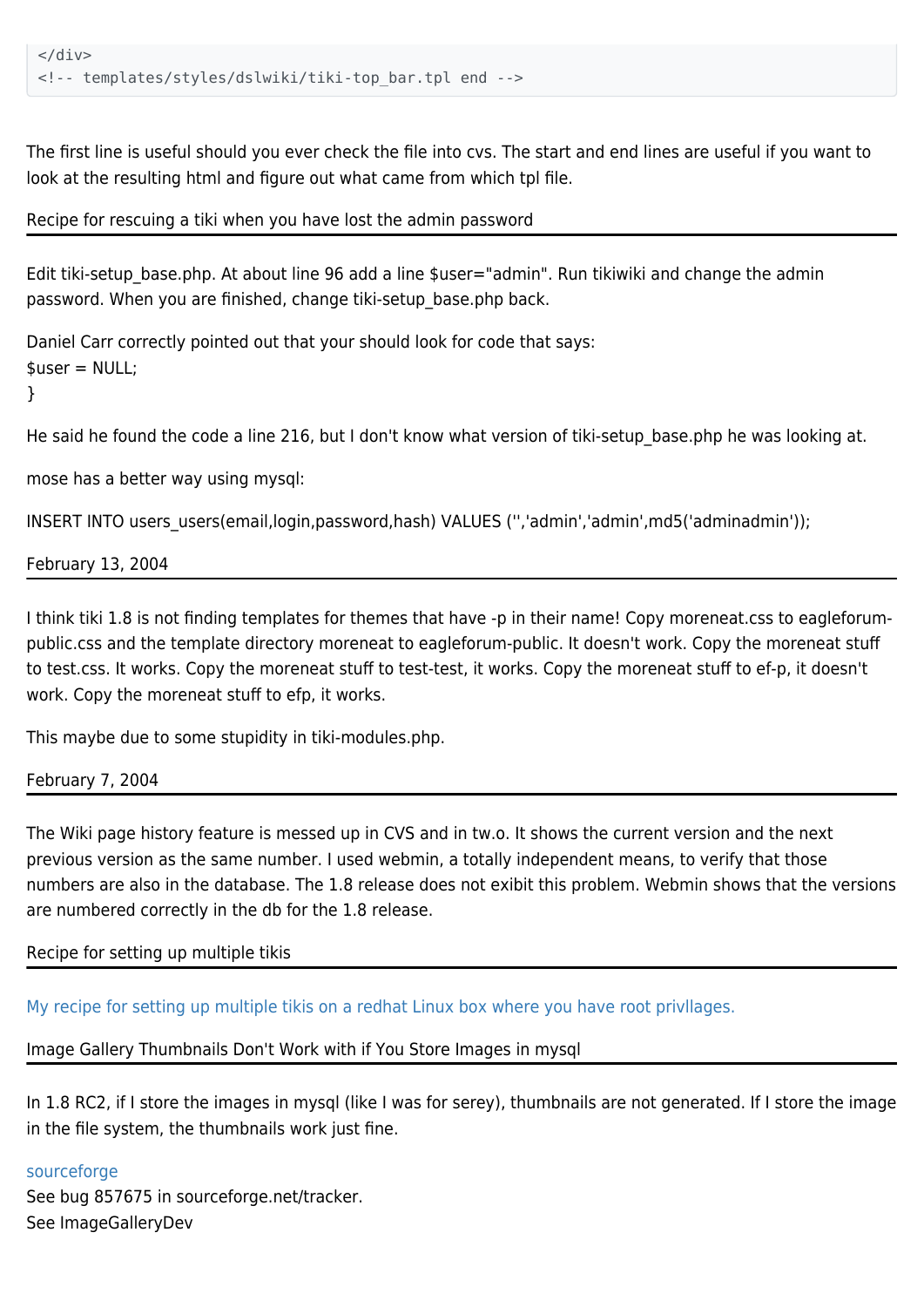## SimpleStyleDev

Keep an eye on SimpleStyleDev. It sounds like a good idea. simple.css Try it out maybe?

## Trouble uploading large files

If you try to upload a large file and get a message like:

Request entity too large!

The POST method does not allow the data transmitted, or the data volume exceeds the capacity limit.

If you think this is a server error, please contact the webmaster. Error 413 tikiwiki.domain.abc Mon Nov 10 16:25:34 2003 Apache/2.0.47 (Red Hat Linux)

The solution is to increase the size limit for attached files. In ))RedHat(( 8 and 9 this is enforced as the line in /etc/httpd/conf.d/php.conf that reads: ))LimitRequestBody(( 524288 Increase the number. For files greater that 2M you may need to change some other files including /etc/php.ini. I didn't test that.

See also InstallTikiTroubleShootingDoc

#### Turning on the shoutbox

Select the shoutbox checkbox in Admin>Features Install a shoutbox module in Admin, Modules. In Parameters, specify tooltip=1 to prevent the date stamping. Don't forget to assign shoutbox permission in Admin Groups.

Miscellany

See my other pages: RecipeMultTiki|, ShowImageTest, and <http://doc.tiki.org/tiki-index.php?page=MultiTiki>

<http://tikitalk.com/>has some good simple user-oriented documentation.

<http://doc.tiki.org/tiki-index.php?page=Rewrite+Rules>is an example of the CODE plugin.

Where was that example of using the SPLIT syntax? I want to see that documented on doc.tiki.org.

Does anyone else suspect that a robot could do a lot of damage to a site? For example, it would delete all the images in the image galleries.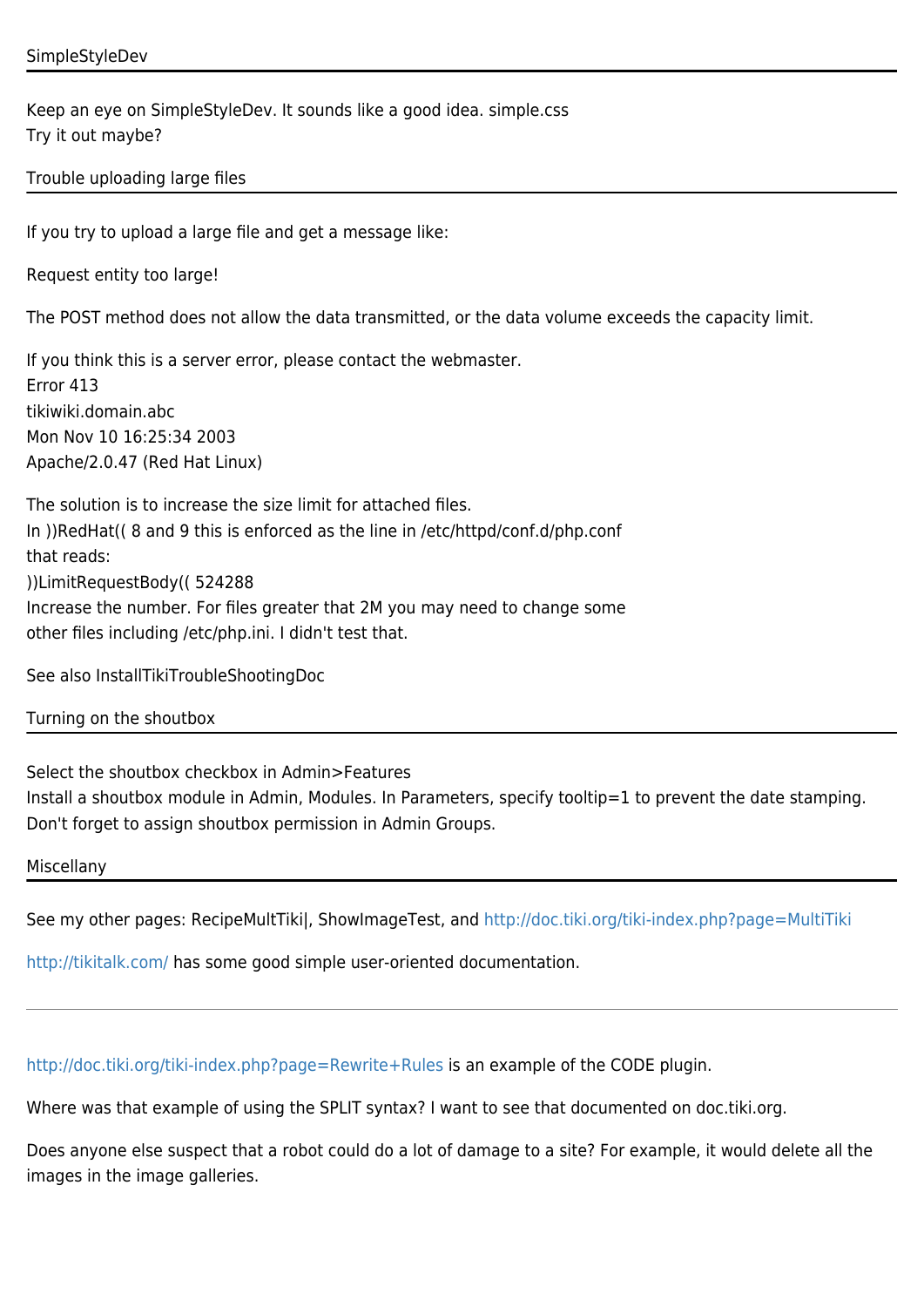I'm working on a [Homework](https://tiki.org/Homework) feature for version 1.9.

Testing Perl Compatible Regular Expression

You can play with PCRE in a simple script. The script shows how to test to find an pcre that matches three dashes -, but not four dashes --.

Save the text below as a file, say test pcre.php. Then php test pcre.php on our command line.

```
| -?php
error reporting (EALL);
# $re = "/[^\-]---[^\-]|^---[^\-]|[^\-]---$|^---$/";
\frac{1}{2}fe = "/(^|[^\-])---($|[^\-])/";
if (preg match($re,"Three dashes -- in middle of text."))
     echo "matched --- at line 9 \n";
if (preg match($re,"Four dashes -- in middle of text."))
     echo "matched --- at line 12 \n";
if (preg match(\frac{1}{2}re,"--- Three at start."))
      echo "matched --- at line 15 \n";
if (preg match($re, "--- Four at start"))
     echo "matched ---- at line 18 \n";
if (preg_match($re,"Three at end. ---"))
      echo "matched --- at line 21 \n";
if (preg match($re, "Four at end. ----"))
     echo "matched ---- at line 24 \n";
if (preg match(sre, "---"))
      echo "matched --- at line 27 \n";
if (preg match($re, "---"))
      echo "matched ---- at line 30 \n";
?>
```
In case you care, either re works.

No page name bug, issues, actually, not really bugs

Point your browser to: